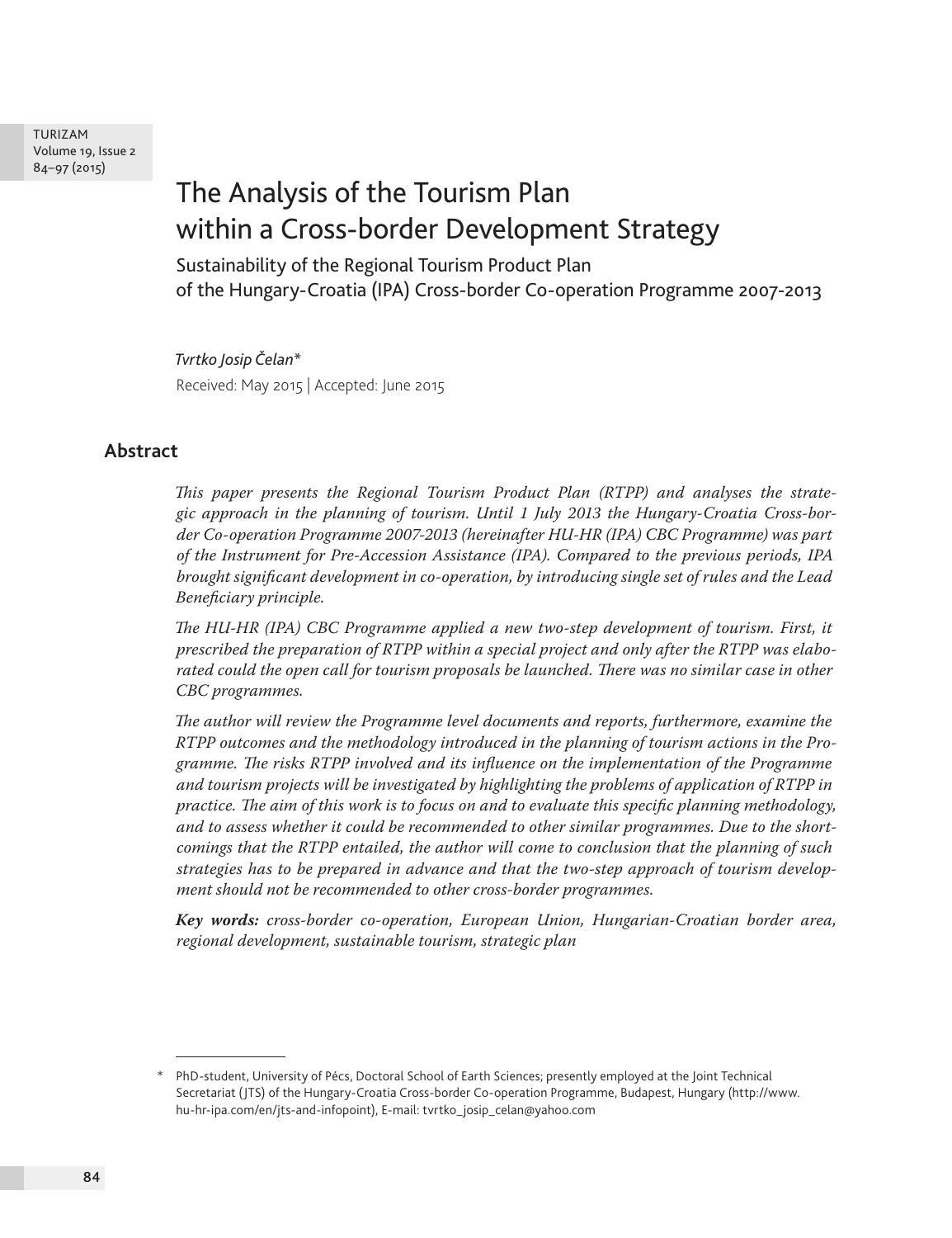## **Introduction**

The cohesion policy of the European Union (EU) encourages regions and cities from different EU Member States, while EU external aid supports candidate and the potential candidate EU countries, with the help of other instruments (IPA I, II, ENPI, ENI) to co- operate and to learn from each other through joint programmes, projects and developing networks. The goal of cross-border (CBC), transnational and interregional co-operation is to reduce the divisional and negative effects of borders (Timothy, Saarinen 2013).

Cross-border and transnational co-operation were launched as Community Initiatives funded by the European Regional Development Fund (ERDF) in 1990. Since then they have gradually increased their importance and financial envelope within the ERDF. At the beginning the Interreg Community initiative was introduced (*Interreg I, Regen Initiative, Interreg II, Interreg III*), which was developed into the European Territorial Cooperation (ETC) as one of the three objectives of EU 2007-2013 Cohesion Policy (Čelan, 2011). Co-operation between Member States continued to be financed from the ERDF. On the other hand, reinforced co-operation with countries outside the European Union was no longer supported from 2007 by the Structural Funds, but by two new instruments: the European Neighbourhood and Partnership Instrument (ENPI) and also by IPA.

ETC as one of the objectives could in more direct way address the problems of the border regions in Europe and call for development of those areas. Still a minor amount of 2.5% of the available Cohesion Policy funds was allocated for the ETC  $(8.7 \text{ billion euro})/347.4$  billion euro). The geographical and socio-economic features of the programme areas as well as the physical and political nature of the covered borders are very heterogeneous; furthermore, the programmes have varied considerably in their financial size, from 30 million euro (Hungary-Slovenia, Italy-Malta) to 250 million euro (Spain-Portugal).

The Hungary-Croatia Cross-border Co-operation Programme was one of the IPA CBC programmes until Croatia's accession to the EU on 1 July 2013, with the focus on Croatia as the Candidate Country for the EU Membership (Hungary-Croatia JTS, 2013). Compared to the Hungary-Croatia Pilot Small Projects Fund in 2002-2003, with funding possibility on the Hungarian side only and to the Neighbourhood Programme Slovenia-Hungary-Croatia 2004- 2006, HU-HR  $(IPA)^{1}$  CBC Programme 2007-2013 made huge step forward (Rózsa, 2014). In the Neighbourhood Programme finances contracted to the projects were quite imbalanced with 13.16 million euro on Hungarian side vs. 6.92 million euro on Croatian side. The planning of the Programme was considered to be quite important, IPA brought also significantly better financial allocations to joint and more balanced Hungarian-Croatian co-operation (54.8 million euro of EU contribution for the seven-year EU budgetary period). It was the only source of funding directly assigned to the border area.

During the planning of the Programme in 2006 and 2007 the stakeholders, the planning experts and the decision makers (Task Force) agreed that the border area (Figure 1) had a great potential for sustainable tourism. The excellent geographical position of the area with common heritage has not been sufficiently and appropriately exploited. Although the cultural and natural assets on the Hungarian side are favourable for the development of tourism, location at the periphery has influenced that the settlements are isolated and their accessibility is poor (Aubert, et al., 2010). In case of Croatia, the country focused on its coastal area, development of

<sup>1</sup> IPA will be used in this paper in the brackets with HU-HR CBC Programme 2007-2013, because the Programme was mostly implemented under the IPA rules; only in the second half of 2013 it lost IPA in the name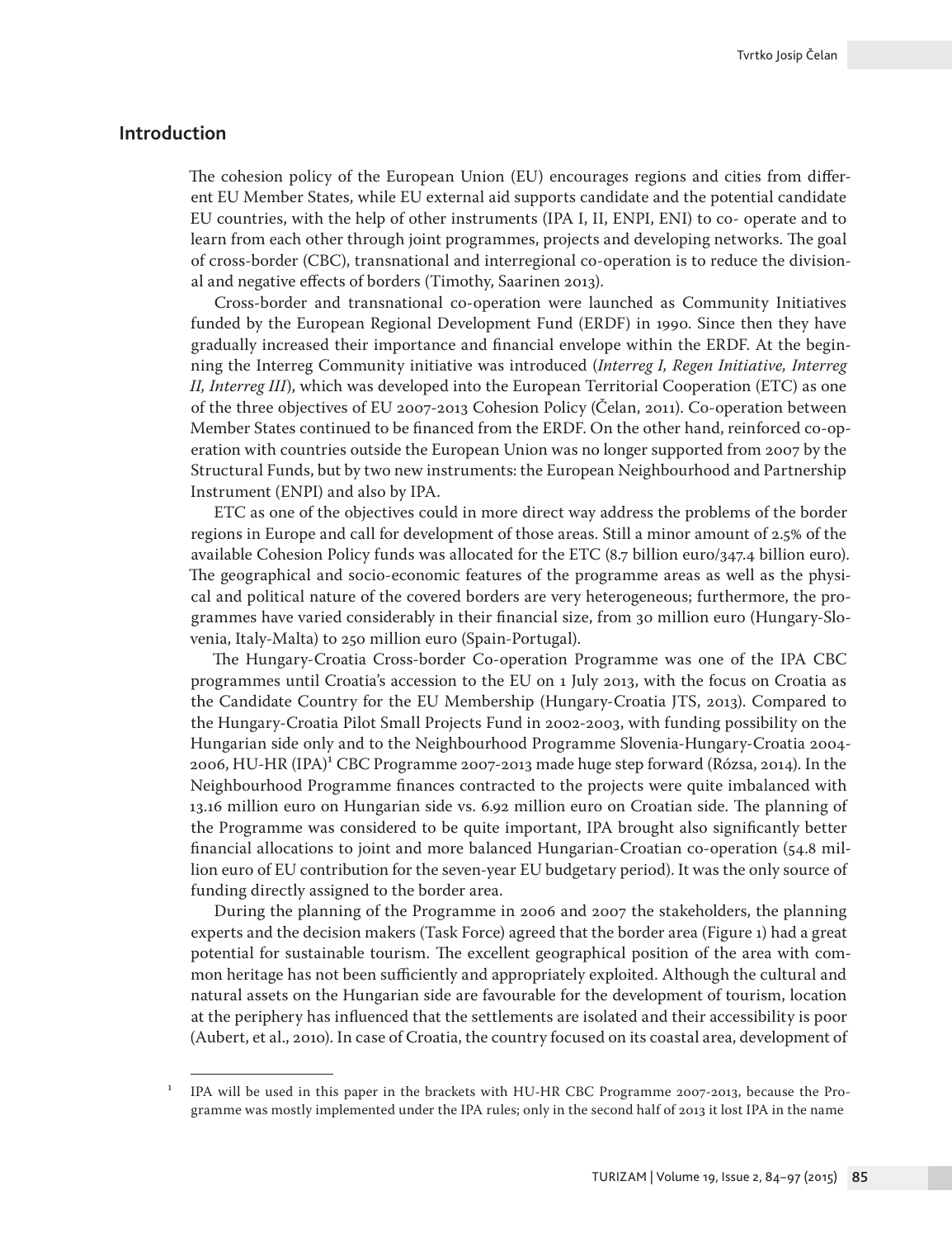continental tourism was neglected for a longer period (Demonja, 2012). Cross-border co-operation and tourism development have always been an up-to-date topic in Hungary, especially in the bordering regions since the change of the regime and especially after joining the European Union (Aubert, et al., 2012). The accession of the countries of Central Europe to the EU has had a positive impact on the development of cross-border tourism (Dávid, et al., 2011). During the Hungary-Croatia Pilot Small Projects Fund in 2002-2003, most of the financed projects targeted tourism (joint culture heritage, wine routes, online tourism information system development) and people-to-people actions (Váti Kht, 2006).

In order to achieve the Programme strategy, the Sustainable Tourism in the Mura-Drava-Danube River Area was selected as a separate area of intervention<sup>2</sup> whilst two out of five Programme specific objectives were covering tourism. The 1st was entitled "Creating sustainable joint regional tourism product of the Mura-Drava-Danube zone and in surrounding natural and rural areas" and the 2nd objective was named as "Developing and managing common cultural heritage to promote cultural values, traditions and to develop tourism". The basic idea was not to support tourism investments in a scattered way, but to spend funding on joint tourism development in a co-ordinated and concentrated manner (Čelan, 2011).

## **Methods and data**

There has been an ample amount of papers and books recently dealing with tourism and cross-border co-operation in Europe. Some of them have covered the Hungarian-Croatian border zone, although that area has still not gained specific and wide attention in the scientific literature. In Hungary, the Hungarian-Croatian border and its tourism related developments have been in the focus of research at the Centre for Economic and Regional Studies of Hungarian Academy of Sciences in Pécs and the Institute of Geography at the University of Pécs as well. The most comprehensive and valuable studies are undertaken by Zoltán Hajdú<sup>3</sup>, scientific advisor at the Hungarian Academy of Sciences in Pécs. The Croatian-Hungarian border has been a field of research at the Institute of Geography in Pécs, specifically covering the topic of tourism co-operation (*Antal Aubert, János Csapó*) in the Drava and Danube area (Čelan, 2014). Several thematic articles have been published in the scope of projects (Mobile Region, Co-Op, RTPP) financed within the HU-HR (IPA) CBC Programme or other EU funded Programmes. The topics of those papers relate to the border area, especially in the array of labour mobility and tourism, among which one was published about the RTPP and the methods applied in its elaboration (Varjú, et al., 2013).

After considering all relevant literature and recent research on cross-border co-operation and tourism, the author analysed the *Regional Tourism Product Plan* (RTPP) as an outcome of the special project of the Hungary-Croatia Cross-border Co-operation Programme 2007- 2013 and the methodology introduced in the planning of tourism actions in the Programme. The author examined the risks the RTPP involved and its influence on the implementation of the Programme and tourism projects, which started in 2013 only with a significant delay. The role and importance of RTPP and its lengthy content (644 pages) in relation to the later developed 126-page Handbook to Tourism Projects was assessed as well. The sources for this paper have been accessible through the published documents, reports and statistics of the HU-HR

<sup>2</sup> http://www.hu-hr-ipa.com/en/priorities

Hajdú, Z. (2004)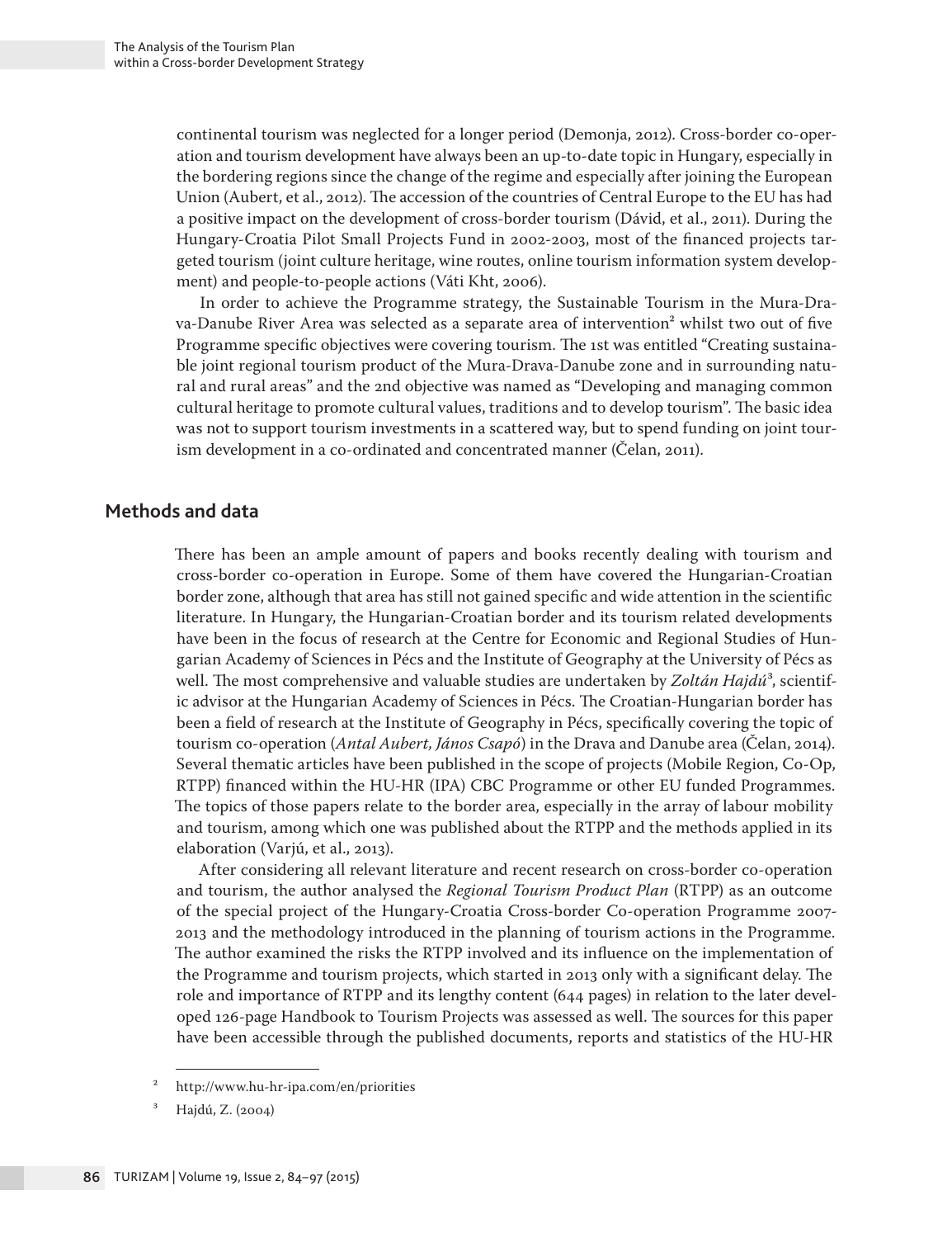(IPA) CBC Programme 2007-2013 (www.hu-hr-ipa.com), furthermore on official websites of the European Commission, Directorate-General for Regional and Urban Policy<sup>4</sup> and Interact<sup>5</sup>.

In order to evaluate the strategic approach in the planning of tourism actions in the Programme and the uncertainty it entailed, furthermore to define whether that methodology had positive impact and whether it could be recommended to other similar programmes, the below listed documents were processed:

- a) Programming Document of the Hungary-Croatia IPA CBC Programme 2007-2013
- b) Specific Guidelines for Applicants of the Action 1.2.1 (Elaboration of a Regional Tourism Product Plan) of the Hungary-Croatia IPA Cross-border Co-operation Programme 2007-2013 and Annex 1 to the Specific Guidelines (Technical Specification for the Specific Call for Proposals)
- c) Regional Tourism Product Plan (RTPP) and the Handbook to Tourism Projects in the Hungary-Croatia IPA Cross-border Co-operation Programme 2007-2013
- d) Summary of results and recommendations based on the Final evaluation report of the Ongoing Programme evaluation of the HU-HR (IPA) CBC Programme 2007-2013
- e) Final draft of the new Programming Document/Co-operation Programme of the HU-HR CBC Programme 2014-2020<sup>6</sup>, submitted to European Commission on 24 March 2015

When processing the above listed documents, the author was using following methods:

- Analysis of data related to development of cross-border co-operation in Europe
- Analysis of data related to development of Hungarian-Croatian cross-border co-operation
- Analysis and comparison of the HU-HR (IPA) CBC 2007-2013 Programme level documents regulating implementation of tourism actions
- Analysis of professional capacities in the Hungarian-Croatian border area for developing a comprehensive tourism plan
- Descriptive analysis of the RTPP
- Comparison of experiences of different cross-border co-operation programmes and their approach to tourism development
- Own observations related to the application of RTPP in practice

In this study, the author could bring own observations benefiting from its personal experience, being a staff member of the Joint Technical Secretariat (JTS) in Budapest (http://www. hu-hr-ipa.com/en/jts-and-infopoint), during the development and implementation of the HU-HR (IPA) CBC Programme and during the planning of the new Hungary-Croatia CBC Programme 2014-2020.

<sup>4</sup> https://cohesiondata.ec.europa.eu/ and http://ec.europa.eu/dgs/regional\_policy/index\_en.htm

<sup>5</sup> http://www.interact-eu.net/

The official name of the new Hungarian-Croatian CBC Programme for the 2014-2020 period is "Interreg V-A *Hungary-Croatia Co-operation Programme*"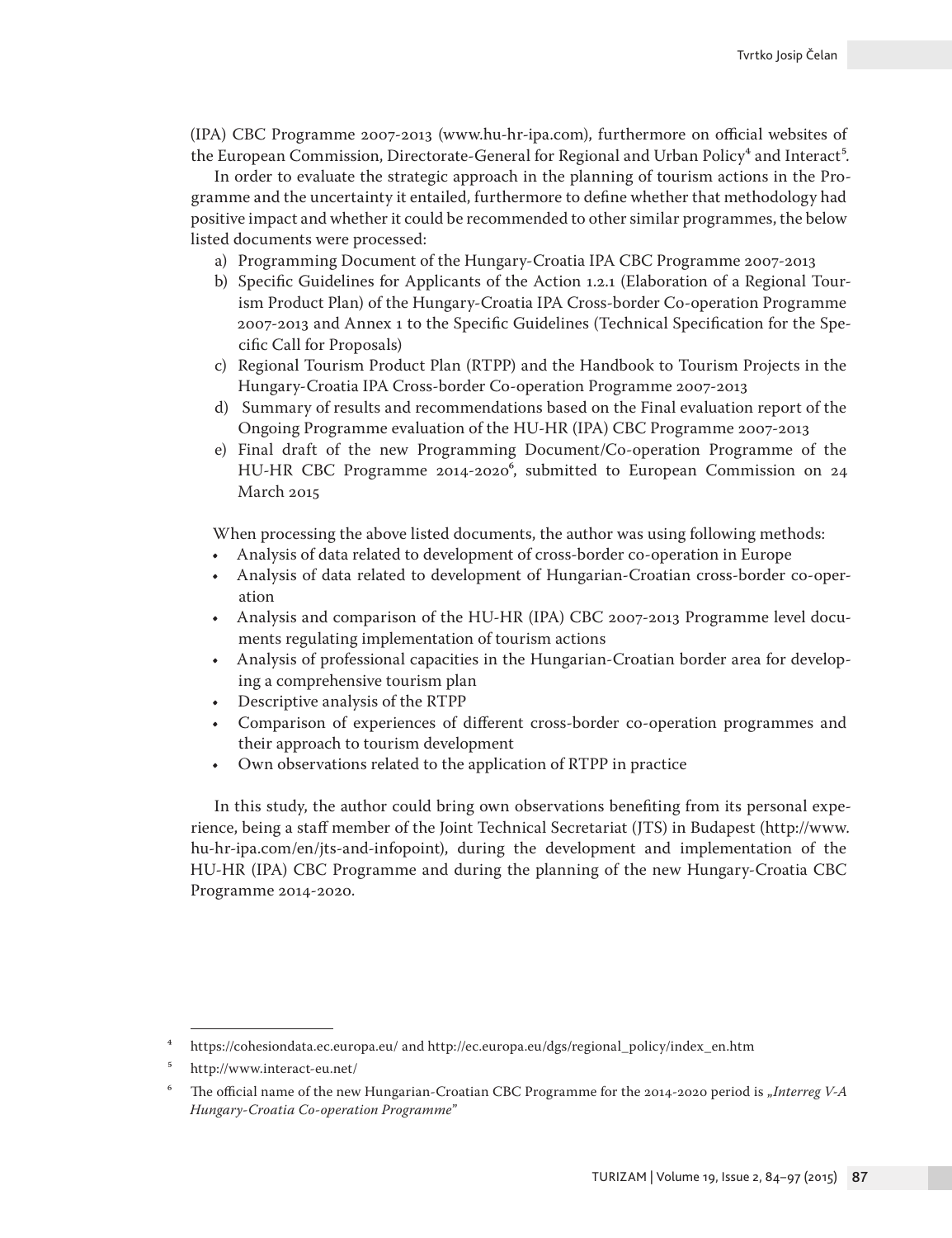## **The Hungary-Croatia Regional Tourism Product Plan and its implications**

## HU-HR (IPA) CBC Programme 2007-2013

The Programme area including Hungarian and Croatian counties in the 2007-2013 programming period comprised a total of 31,028 km2. On the Croatian side, in addition to border counties – Međimurska, Koprivničko-križevačka, Virovitičko-podravska and Osječko-baranjska – four other counties (Varaždinska, Bjelovarsko-bilogorska, Požeško-slavonska and Vukovarsko-srijemska županija) could participate as so-called 'adjacent regions' and could utilise the maximum of 20% of the amount of EU contribution available in the Programme. The eligible area on the Hungarian side involved the NUTS III border counties of Zala, Somogy and Baranya (Figure 1).



**Figure 1.** The Programme Area of the HU-HR (IPA) CBC Programme 2007-2013 *Source: http://www.hu-hr-ipa.com/en/programme\_area*

The indisputable character of the Hungarian-Croatian border has not so far significantly influenced on mitigating large geographical handicap, transport and language barriers, low mobility, low level of cross-border traffic and the strong periphery status of the area towards the capital cities Budapest and Zagreb (Čelan, 2014). The researches proved that in case of Hungary and Croatia the border position is not an advantage, but a handicap (Opačić, Crljenko, 2004). Based on the researches the author believes that the HU-HR (IPA) CBC Programme is one of the possible sources for overcoming the aforementioned problems in the area. The Programme i.e. the Programming Document  $(OP)^7$  of the HU-HR (IPA) CBC Programme 2007-2013 was approved by the European Commission on 13 March 2008 and afterwards Hungary and Croatia established a 'shared management system'. In practice, it meant that joint Programme bodies were set up functioning in a way that they represented both Participating Countries on an equal basis (Rózsa, 2014). One of the most important features of the Programme was the Lead Beneficiary (LB) principle to be applied by all projects alongside with single set of implementation rules, from eligibility of costs to procurement.

<sup>7</sup> http://www.hu-hr-ipa.com/en/downloads/programming-document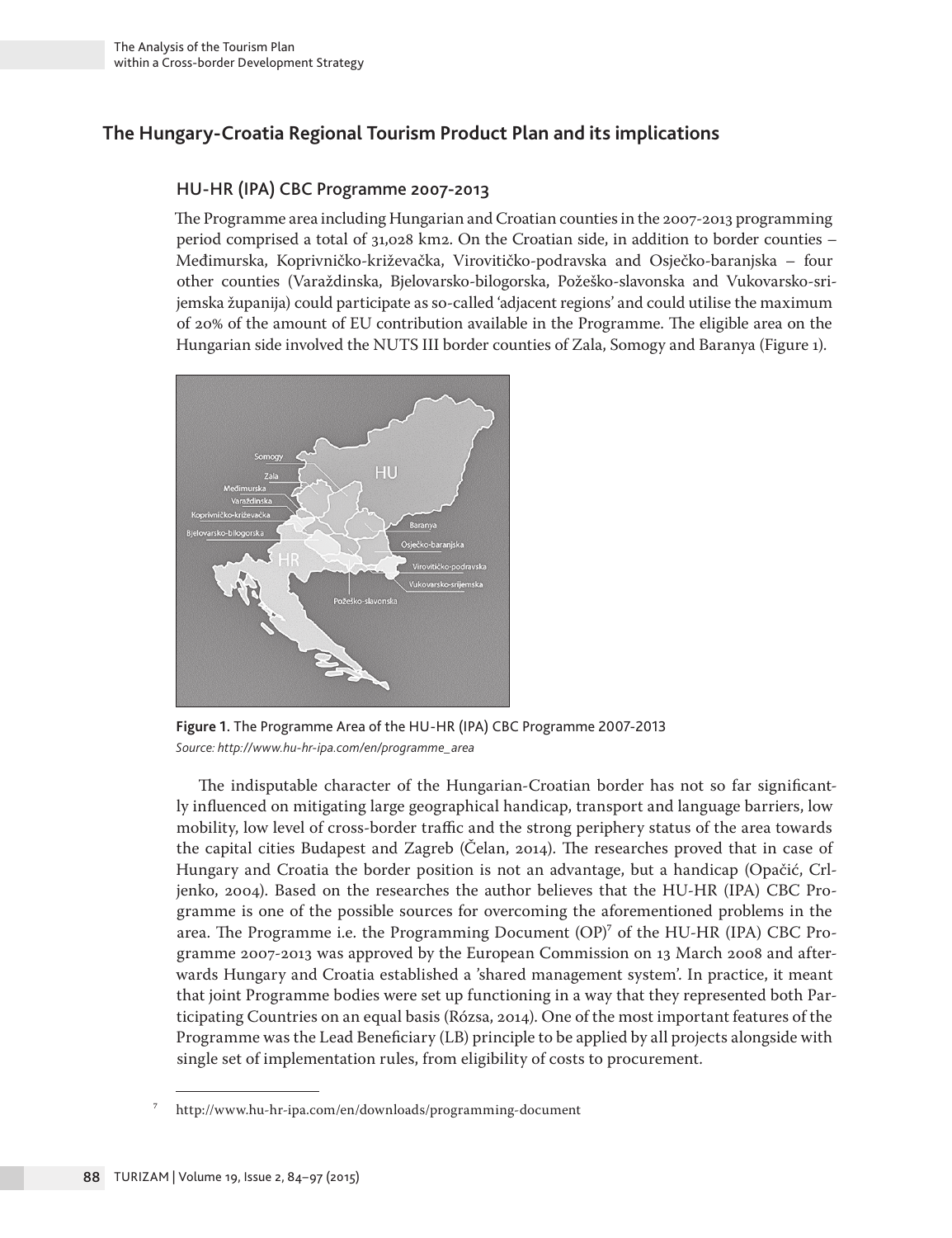| PRIORITY / AREA OF INTERVENTION / ACTION                                                                                                                                      |
|-------------------------------------------------------------------------------------------------------------------------------------------------------------------------------|
| Priority 1 – Sustainable Environment and Tourism                                                                                                                              |
| 1.1 Sustainable and Attractive Environment                                                                                                                                    |
| 1.1.1 Development of landscape in Mura-Drava-Danube area and its natural and rural surroundings                                                                               |
| 1.1.2 Environmental planning activities and minor public actions to improve the quality of the environment in the<br>natural areas                                            |
| 1.2 Sustainable tourism in the Mura-Drava-Danube River Area                                                                                                                   |
| 1.2.1 Elaboration of regional tourism product plan                                                                                                                            |
| 1.2.2 Development of infrastructure for active and ecotourism: visitor centres, forest schools, water sport<br>infrastructure, bicycle routes. trekking-hiking paths, rentals |
| 1.2.3 Thematic routes of cultural heritage                                                                                                                                    |
| 1.2.4 Promotion of the river area as a single touristic product                                                                                                               |
| 1.2.5 Private investment attraction                                                                                                                                           |
| Priority 2 – Cooperative Economy and Intercommunity Human Resource Development                                                                                                |
| 2.1 Co-operative Economy                                                                                                                                                      |
| 2.1.1 Cross-border business partner finding                                                                                                                                   |
| 2.1.2 Cross-border labour market mobility promotion                                                                                                                           |
| 2.1.3 Joint research, development and inovation                                                                                                                               |
| 2.1.4 Joint local planning, strategies, programmes                                                                                                                            |
| 2.2 Intercommunity Human Resources Development                                                                                                                                |
| 2.2.1 Joint cross-border education and other training projets between educational institutions                                                                                |
| 2.2.2 People to people actions                                                                                                                                                |
| 2.2.3 Bilingual actions                                                                                                                                                       |

#### **Figure 2.** Priorities and actions of the HU-HR (IPA) CBC Programme 2007-2013

*Source: http://www.hu-hr-ipa.com/en/priorities*

Out of the available 54.8 million euro of EU contribution, 90.5 % was allocated for developing and implementing projects within two priorities:

- 1. Sustainable Environment and Tourism (62.8%)
- 2. Co-operative Economy and Intercommunity Human Resource Development (27.7%).

#### Role of the Regional Tourism Product Plan (RTPP)

Planners of the HU-HR (IPA) CBC Programme proposed to have a two-step tourism development, which decision makers accepted with the approval of the OP. It meant first preparation of a *Regional Tourism Product Plan* (RTPP) for the Mura-Drava-Danube River Area to be elaborated as a result of a special, strategic oriented project. Only after the finalisation and approval of RTPP, could the Programme launch open Call for Proposals in the field of tourism with the condition that selected projects have to be aligned<sup>8</sup> with the RTPP. Out of  $52$  cross-border, 13 transnational and four interregional/networking programmes, as well as 10 IPA and 12 ENPI programmes in the period 2007-2013 there was no similar methodology<sup>9</sup> applied in relation to tourism development, consequently the HU-HR (IPA) CBC Programme was considered to be a

<sup>8</sup> http://www.hu-hr-ipa.com/en/downloads/programming-document

<sup>9</sup> http://ec.europa.eu/regional\_policy/index.cfm/en/atlas/programmes/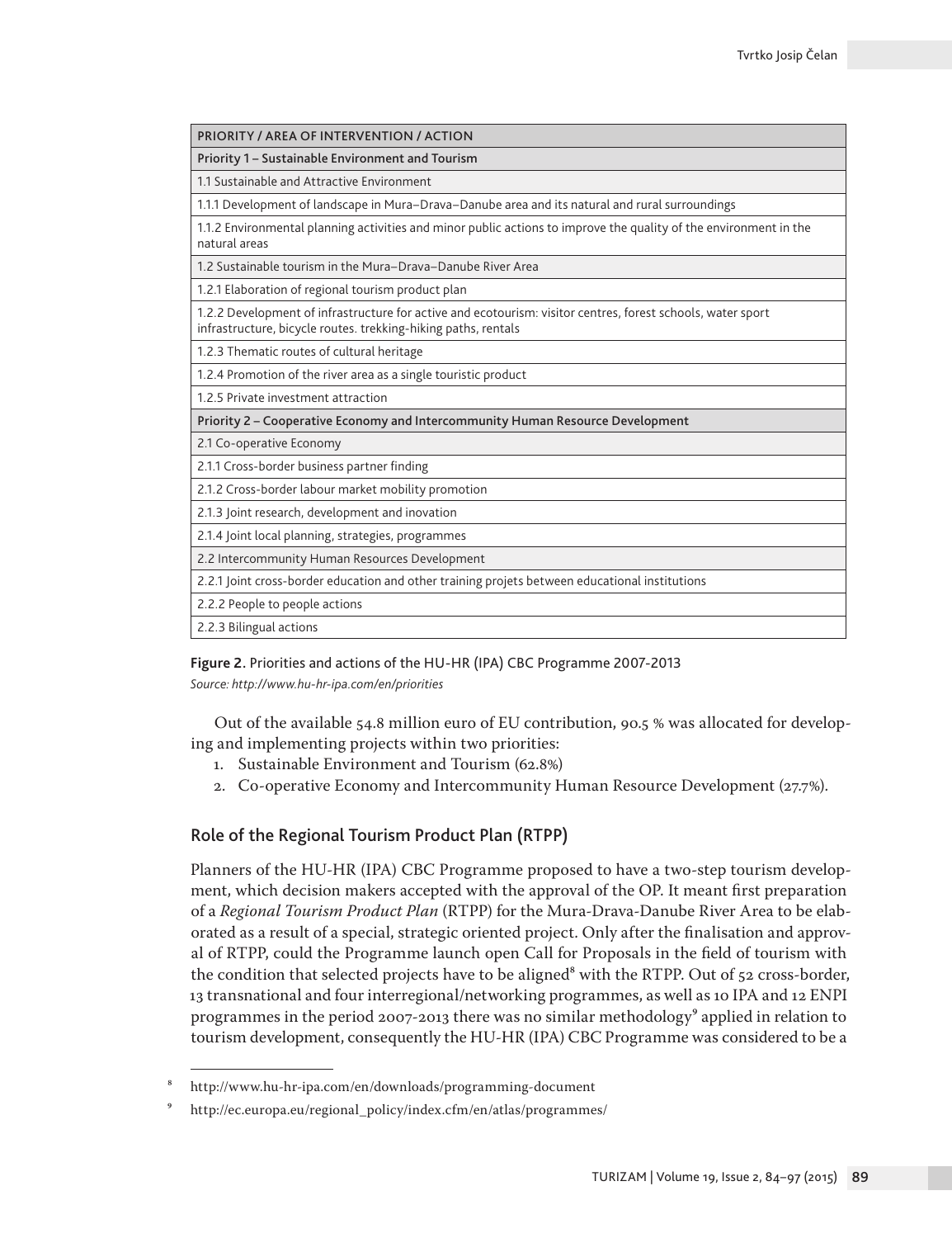unique positive example. The idea behind the RTPP shows a high commitment towards a strategy oriented development in the thematic field of tourism (Hitesy, et al., 2014).

Besides the "regular" first Call for Proposals (CfP), the Specific CfP for *Action 1.2.1- Elaboration of the Regional Tourism Product Plan* (RTPP) was opened in March, 2009. Potential consortia could submit their project proposals until end of June 2009 in line with the rules set out in the Specific Guidelines for Applicants<sup>10</sup> of Action 1.2.1 and in the Technical Specifications. The RTPP had to be elaborated so that tourism actions 1.2.2 to 1.2.5 (Figure 2) could be interconnected with its content. The RTPP was developed in the period between March 2010 and March 2011, as an extensive document with more than 600 pages creating a joint tourism strategy and a basis for all HU-HR tourism projects (Varjú, et al., 2013). The *Handbook to Tourism*  Projects summarised the most important RTPP findings and it was published in September 2011 in an applicant friendly way on the official website<sup>11</sup> of the Programme.

## Problems with the application of the Regional Tourism Product Plan

During the analysis, the author realised that the Regional Tourism Product Plan entailed serious risks that were not completely foreseen by the planners and the decision makers (Task Force) at the time of planning phase in 2006 and 2007, when they decided for reaching out for such a strategy. The purpose of the specific Call for Proposal for *Action 1.2.1: Elaboration of a Regional Tourism Product Plan* was to select the cross-border partnership of organisations that will prepare the extensive plan. Problems in the application of the RTPP in practice however incurred, which will be presented in the followings:

#### a) *Lack of expertise in the region*

In a border area with limited cross-border academic connections and lack of capacity for such professional expertise, it was hard to expect a large number of quality applications for developing a comprehensive tourism development plan. On the Hungarian side, at least every county ranked town (Zalaegerszeg, Nagykanizsa, Kaposvár, Pécs) had university level education. On the Croatian side until 2013 (when the University North in Koprivnica and Varaždin<sup>12</sup> was established), there was only one university centre in Osijek. There is still neither geographical institute nor there is possibility to do geographic studies on the BA/MA level in that part of Croatia, such possibility exists only in Zagreb and Zadar (Čelan, 2014). The only competent actors on the Croatian side of the border area were the regional development agencies with their management experience. Still they had to outsource the professional expertise related to the elaboration of the RTPP to the organisations in other parts of Croatia, such as Institute for Tourism in Zagreb.

Failing to find a project partnership for the RTPP elaboration would lead to probable losing of funds or modification of the Programming Document, and as a consequence, huge delays in the implementation of the Programme. Professional competences and required references defined in the Technical Specification for the elaboration of the RTPP were demanding for the organisations in the border area. The requirement set in the in the Technical Specification that the project partners selected for developing the RTPP would be limited in applying on later tourism CfP was also an important factor that decreased the number of potential applicants.

<sup>10</sup> http://www.hu-hr-ipa.com/en/open-calls-for-proposals/first-call-for-proposal-march-2009/14

<sup>11</sup> http://www.hu-hr-ipa.com/en/open-calls-for-proposals/16

<sup>12</sup> http://www.unin.hr/en/about-us/general-information/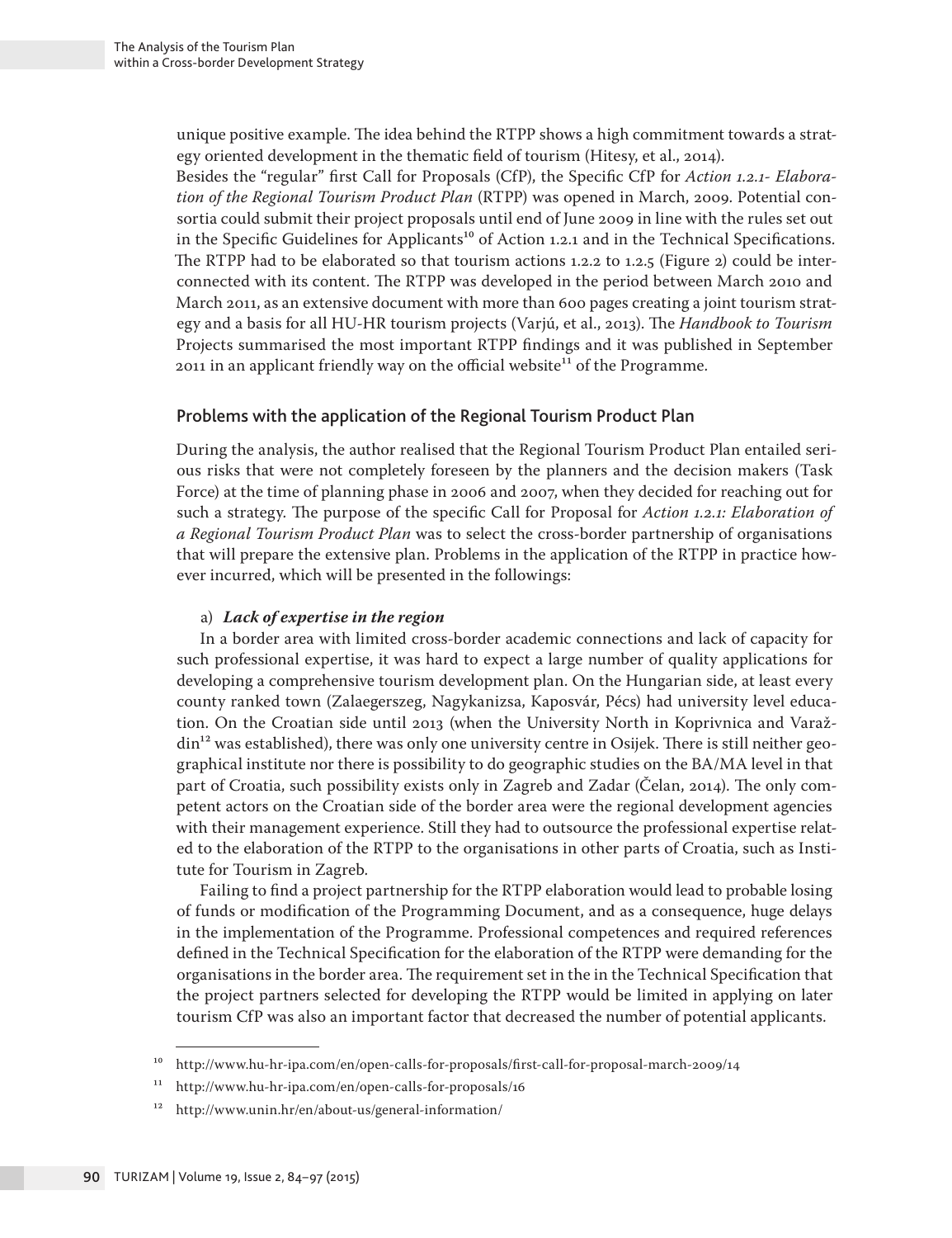During the information days organised<sup>13</sup> in April 2009 by the JTS it became clear that the interest for applying was rather low. Only two project proposals were submitted until the deadline14 for the elaboration of the RTPP. Concerns and criticism expressed by applicants and Joint Monitoring Committee (JMC) members were mitigated with the selection of one project in October 2009. The partnership was composed by the Lead Beneficiary: University of Pannonia, Nagykanizsa<sup>15</sup>, and with Project Partners: Regional Development Agency of Slavonia and Baranja from Osijek, Centre for Economic and Regional Studies of Hungarian Academy of Sciences in Pécs and Development Agency of Town Čakovec.

#### b) *Programme level documents were not in harmony*

The Programming Document of the HU-HR (IPA) CBC Programme foresaw four (Figure 2) different tourism actions:

- 1.2.2. Development of infrastructure for active and ecotourism: visitor centres, forest schools, water sport infrastructure, bicycle routes, trekking-hiking paths, rentals
- 1.2.3. Thematic routes of cultural heritage
- 1.2.4. Promotion of the river area as a single touristic product
- 1.2.5. Private investment attraction

The Technical Specification16 for the Specific Call for Proposals for *Action 1.2.1 Elaboration of the Regional Tourism Product Plan* specified that the RTPP should list the eligible activities within the mentioned tourism actions. Still, the structure of the RTPP defined by the Technical Specification was not harmonised with the Programming Document (OP) and the needs of future Calls for Proposals. The prescribed structure obliged to prepare an extensive plan elaborating seven modules with 16 tasks (Váti Nonprofit Kft, 2009). The modules were:

- 1. Overall concept for the whole eligible area,
- 2. Setting up the GIS basis with data collection and landscape and spatial analysis,
- 3. Marketing strategy,
- 4. Specific plans of bicycle networks of the region,
- 5. Water related types of tourism,
- 6. Plan of trekking, hiking,
- 7. Equestrian tourism plan.

The modules were not fitting the actions of the OP. With such requirements it was clear that the future RTPP, no matter whether it might be a good document, would significantly deviate from the needs of the Programme, thus its application in "real life" might cause problems. In the Technical Specification, a separate table was published with the indicative time of tourism Calls for Proposals, based on the advancement of the preparation of the RTPP modules. The table was not realistic, due to the complexity of tasks and aforementioned incompatibility of Programme level documents.

<sup>13</sup> http://www.hu-hr-ipa.com/en/news/information-days-2009/1

<sup>14</sup> http://www.hu-hr-ipa.com/en/open-calls-for-proposals/first-call-for-proposal-march-2009/14

<sup>15</sup> http://www.hu-hr-ipa.com/en/funded-project/8

<sup>16</sup> http://www.hu-hr-ipa.com/en/open-calls-for-proposals/first-call-for-proposal-march-2009/14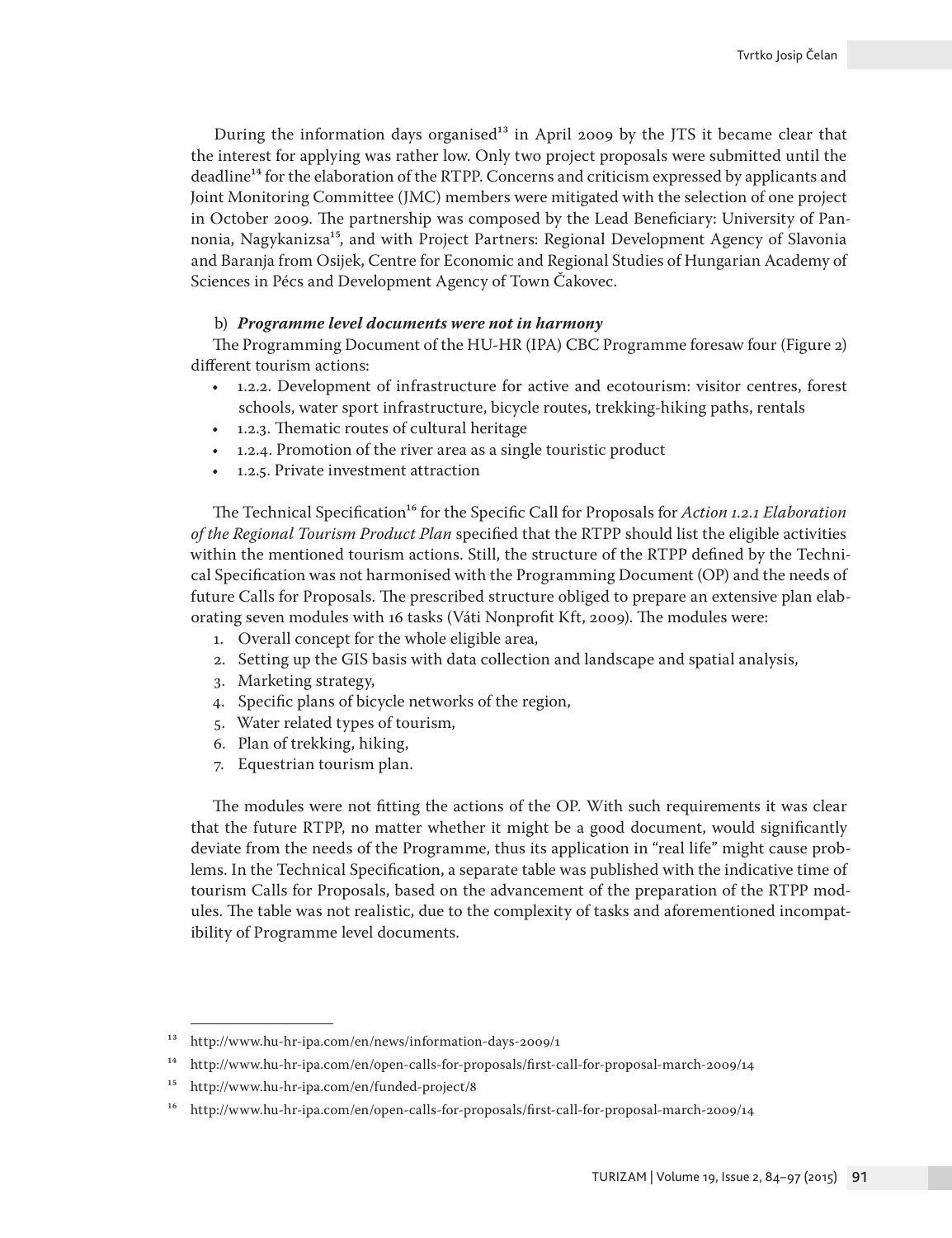#### c) *RTPP had to be adopted to the needs of the Programme and to the applicants*

After the finalisation of the RTPP in March 2011, it was concluded that the Calls for Proposals for tourism could not be launched on the basis of the too lengthy document (644 pages). Thus, it had to be shortened and its content had to fit to the logic of the Programming Document and to the future tourism Call(s) for Proposals. New external experts had to be hired urgently for preparing a summary document. This is how the Handbook to Tourism Projects (126 pages) was created and published in September 2011 in an applicant friendly way on the official website<sup>17</sup> of the Programme, containing the most important findings of the RTPP. In practice instead of one plan and strategy, the Programme was supplied with two documents, produced by one strategic project and by another group of outsourced experts.

#### d) *De-commitment pressure and meeting Programme objectives*

Deadlines were tight from all aspects. For the implementation of RTPP project partners had 12 months. The Handbook to Tourism Projects had to be quickly produced during the summer time to enable the launch of the Call for Proposals for tourism actions, in November 2011. After successful selection of tourism projects in autumn 2012, the first of them started their implementation only in February 2013. Most of the funds (75%) of the selected projects were allocated to the development of infrastructure for active and ecotourism and bicycle routes with large works and equipment procurements that could cause additional delays. Thus, the time-consuming preparatory phase entailed s significant risk for the de-commitment (rule n+3) of the Programme funds.

The disadvantage of this approach, identified also in the ongoing evaluation of the HU-HR (IPA) CBC Programme, was that it proved to be slow with a consequence that a significant amount of Programme funds (40%) could only be spent at the end of the programme period. It caused a considerable three-year delay in launching the call for tourism related projects having infrastructural investments and needing more time and bigger amount of subsidy. Due to the late start of tourism developments, the target values of several Programme indicators have still not been met. The Programme objectives will be probably achieved, but only in the final stage (Hitesy, et al., 2014).

Three Calls for Proposals (CfP) of the Programme were jointly launched from 2009 to 2012 by the Managing Authority in Budapest and the Croatian Ministry of Regional Development and EU Funds, with the technical support of the JTS. Out of the total number of 315 applications in the three CfPs, 163 genuinely joint projects selected by the JMC signed subsidy contracts<sup>18</sup>, with April 2015. The Programme saw the largest interest in the third Call for Proposals, when 154 applications were submitted, out of which more than half (81) applied for tourism actions, proving that tourism gained the biggest attention of potential Lead Beneficiaries and Project Partners. Tourism actions 1.2.2 to 1.2.5 were opened to the applicants within the third Call for Proposals from November 2011 to March 2012. Potential Lead Beneficiaries and Project Partners had to wait three years for the launch of the CfP for tourism actions, thus it resulted in a huge interest and thematic concentration. Out of 81 applications, only 33 tourism projects could be contracted with the available financial resources (status in April 2015). Some projects from the reserve list still have the possibility for funding in 2015, on condition that already running projects will not fully spend their contracted amounts. Approximately 40% of the available funds for projects within the Programme (49.6 million euro) supported tourism projects, which proved to be more than what the planners expected.

<sup>17</sup> http://www.hu-hr-ipa.com/en/open-calls-for-proposals/16

<sup>&</sup>lt;sup>18</sup> www.hu-hr-ipa.com, there are still six last projects with the ongoing contracting from May-June 2015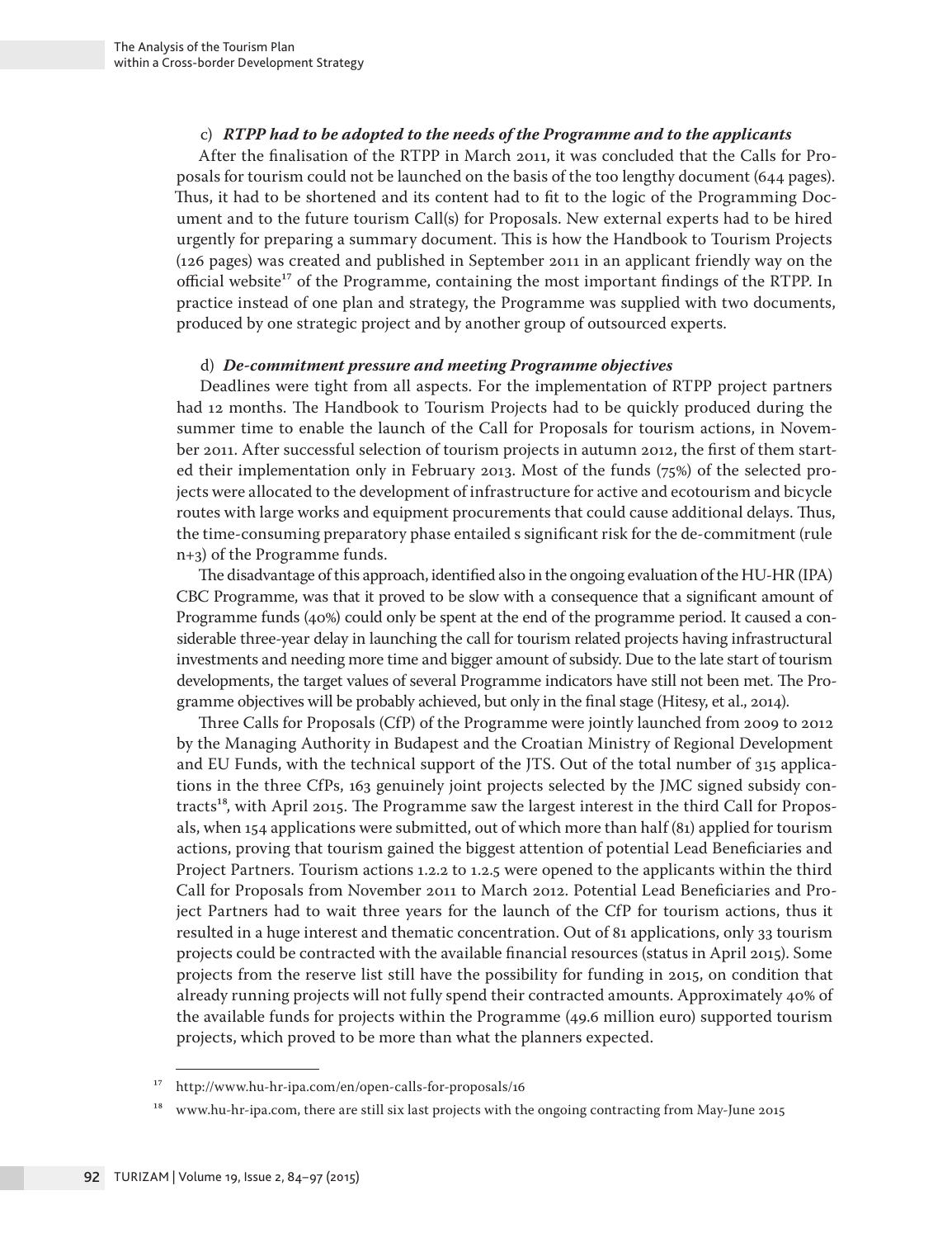#### e) *Zonal and sub-regional division of the Programme area in the RTPP*

The Technical Specification for the elaboration of the Regional Tourism Product Plan divided the territory of planning into three zones (Figure 3):

- *zone A* consisting of the whole Programme area
- *zone B* covering the strip within a 40 km from the rivers Mura, Drava and Danube
- *zone C* comprising destinations within 5 km from the riverbanks of the three rivers.



**Figure 3.** Zones A-B-C in the Regional Tourism Product Plan (RTPP) *Source: developed based on the Handbook to Tourism Projects in the Hungary-Croatia (IPA) Cross-border Co-operation Programme 2007-2013*

Different kinds of tourism products were supposed to be developed in the RTPP for each zone, which later influenced the applicants in the tourism CfP. The types of the activities and selection criteria for the project proposals depended on their location in zone A, B or C.

The author considers that the zonal approach in defining the tourism planning areas was a novelty in the Hungarian-Croatian border area, thus it turned out to be an innovative element of the RTPP, which will be sustained<sup>19</sup> in the Hungary-Croatia Cross-border Co-operation Programme 2014-2020. The deficiency was that the Zone B (Figure 4) and zone C as defined in RTPP were planned within 40 km and 5 km from the river beds of Mura, Drava and Danube. Accordingly both zones included areas in Croatia with less geographical and cross-border connections to Hungary (like the southern segment of Vukovarsko-srijemska County). Thus, those parts, quite far away from Hungarian-Croatian border (Figure 4) could be eligible for the same types of the activities like the settlements, which are situated closer to the border.

The Technical Specification gave one more special task, as part of module 3, which proved to be problematic. It prescribed the identification of tourism sub-regions on both sides of the border. The sub-regions had to present geographical or cultural landscape units, and guiding principle for their definition had to be the existence of attractions and representation of one dominant character (e.g. wine production, strong culture heritage) to define their marketing strategy later.

<sup>19</sup> http://www.huhr-cbc.com/en/official-documents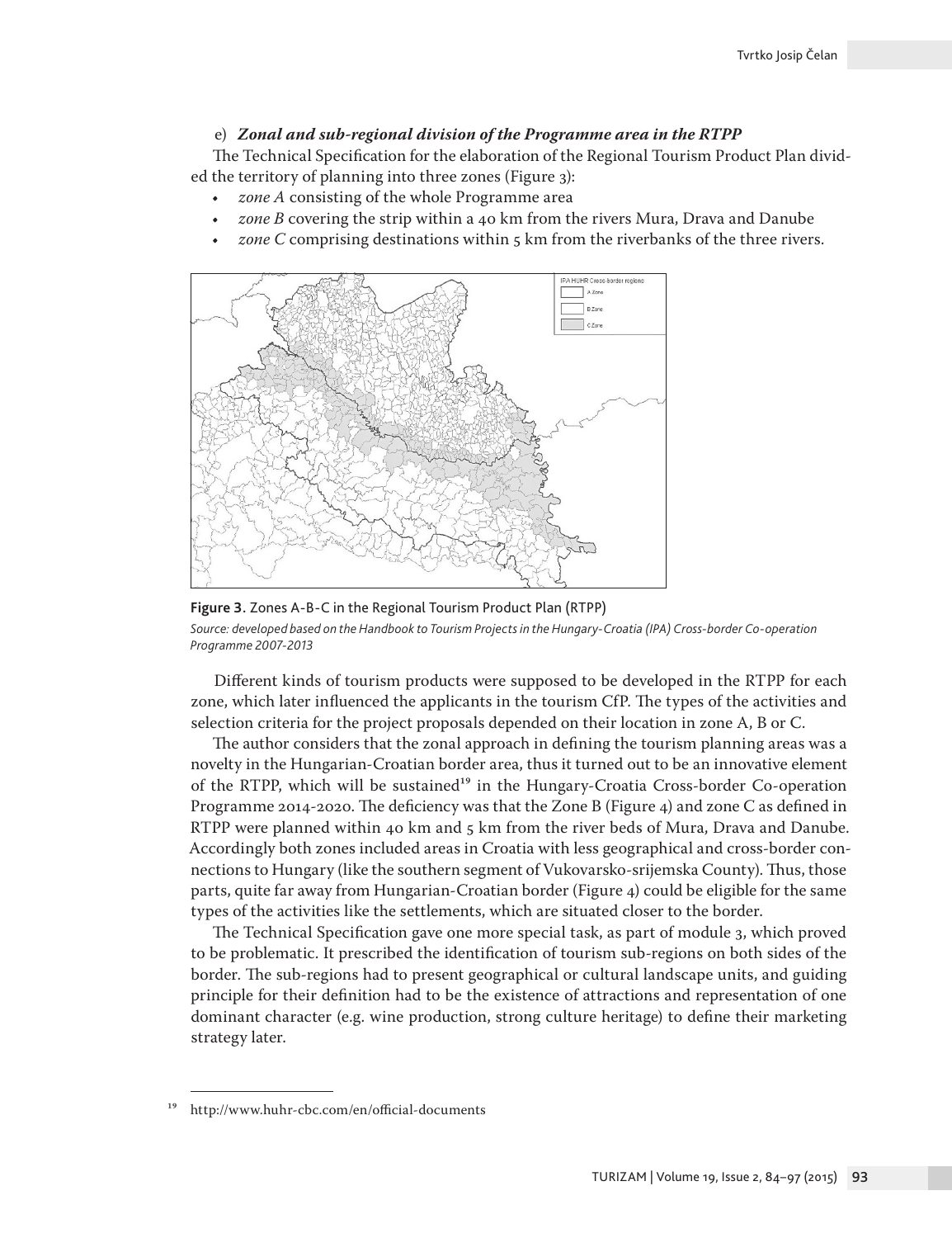

**Figure 4.** The spatial impoundment of Zone B in the RTPP *Source: Handbook to Tourism Projects in the Hungary-Croatia (IPA) Cross-border Co-operation Programme 2007-2013, page 111*

On the Hungarian side of the programme area ten sub-regions were created, whereas on the Croatian side, due to differences in territorial administration, division was done along the existing NUTS III borders of the eight eligible counties. Ten Hungarian sub-regions were delimited based on extensive consultations between the RTPP project partnership and the local stakeholders. On the Croatian side, due to sensitivity connected to the possible reform of the public administration, which might affect the structure of counties, administrative principle was fully applied i.e. official NUTS III regions (counties) were designated as the sub-regions (Handbook to Tourism Projects, 2011). Thus the RTPP preparation, although indirectly, took into account political circumstances. Politically driven tourism development in a cross-border context can be problematic, particularly from the perspective of economic and social sustainability (Prokkola, 2007).

Anyhow, harmonisation of the Hungarian and the Croatian parts of the Programme area into one tourism development plan appeared to be one of the biggest content-wise problems, from the GIS merging to defining joint plans, sub-regions and finally marketing strategy. At first in Croatia GIS had to be compiled from several sources into one base for the Croatian part of the Programme area, which was a rather extensive and time-consuming task as well.

#### Tourism Development in the Hungary-Croatia CBC Programme 2014-2020

The new Hungary-Croatia Cross-border Programme 2014-2020 has been undergoing the planning process for the last three years<sup>20</sup>. The new operational programme was submitted on 24 March 2015 to the European Commission<sup>21</sup>. The solution how to upkeep the results of the 2007-2013 programme and the considerable interest for tourism projects will be realised through priority 2: *Sustainable Use of Natural and Cultural Assets*. In that priority, the spe-

<sup>20</sup> http://www.hu-hr-ipa.com/en/workshop

<sup>21</sup> http://www.huhr-cbc.com/en/news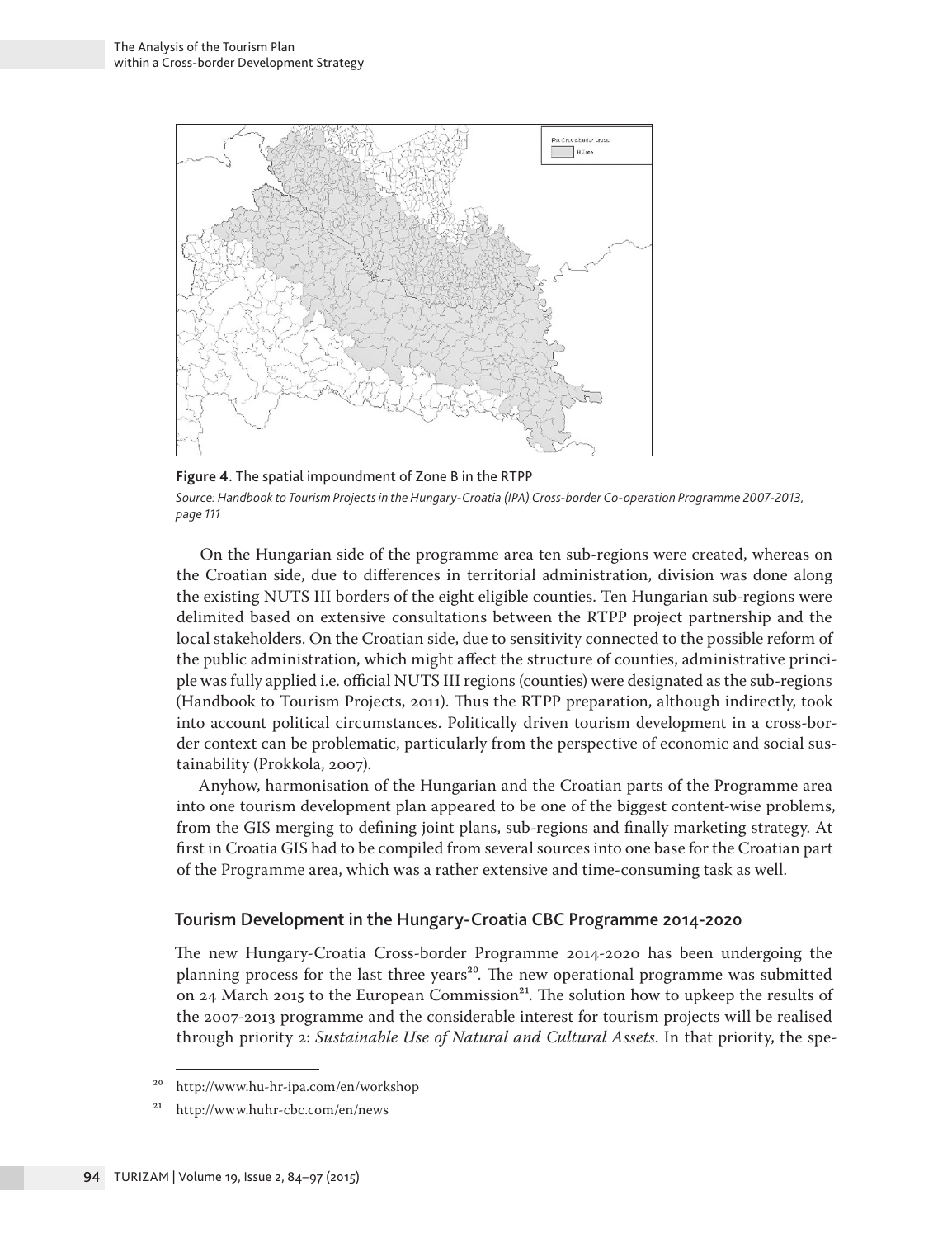cific objective is to convert the region's natural and cultural heritage assets to tourism attractions with income generating capabilities. Furthermore, the *Handbook to Tourism Projects in the Hungary-Croatia (IPA) Cross-border Co-operation Programme 2007-2013* is a firm strategic direction in the new Programme, which tourism development projects have to address i.e. use as a background document for all interventions in tourism.

#### **Conclusion**

The Hungary-Croatia (IPA) Cross-border Co-operation Programme belonged to the '*new generation*' of CBC programmes which operated as an IPA 2<sup>nd</sup> component programme until Croatia's accession to the EU, covering co-operation between one EU Member State and one EU Candidate Country. Compared to the previous Hungarian-Croatian cross-border co-operations, IPA brought significant development, by applying a single set of implementation rules on the whole programme area, by setting up joint management structures and by introducing the Lead Beneficiary principle. Projects had to be jointly implemented, with the obligatory inclusion of partners from both sides of the border. The Programme strategy brought a specific two-step approach to tourism development. The Programming Document prescribed the preparation of a Regional Tourism Product Plan (RTPP) as a basis for launching tourism related Call(s) for Proposals in a concentrated manner. That was a unique methodology compared to other cross-border co-operation programmes.

Still, such approach applied in the border area with lack of expertise could result in possible loss of funds, mainly due to the late launch of the Call for Proposal for tourism projects. The interest of potential applicants for submitting their proposals for developing RTPP was rather low, the required references and further limitation in later participation on the tourism CfP were big obstacle for organisations to apply. Harmonisation of the programme level documents was quite problematic and the RTPP significantly deviated from the needs of the Programme. Sub-regional division on the Hungarian and the Croatian side of the Programme area was not harmonised, on Croatian part sub-regions were not created, the existing county structure was used. The RTPP became very lengthy document, which had to be tailored to the needs of the Programme and of the applicants, via the Handbook to Tourism Projects. In practice instead of one plan and strategy, the Programme ended up with two documents, produced by one specific project and by a group of outsourced experts.

This methodological approach was proved to be slow with a consequence that a significant amount of funds was only spent at the end of the programing period. It caused a considerable delay in launching the Call for tourism related projects with infrastructural investments needing more time and bigger amount of subsidy. Anyhow, interest for applying to tourism funds was too high, it caused tensions among applicants. First tourism projects, based on the RTPP and the Handbook to Tourism Projects started their implementation only at the beginning of 2013, the last budgetary year of the Programme. That also influenced later fulfilment of the Programme level obligatory indicators than it was originally planned.

Among the advantages, one can mention the strategic concept for connecting all tourism projects to one common framework, aiming in strengthening concentration of development outcomes. The ongoing evaluation of the Programme in 2014 concluded that the sustainability of the Regional Tourism Product Plan might be ensured through its application in the new 2014-2020 period and could be understood as a strategic basis for the future. In the implementation of the priority 2: Sustainable Use of Natural and Cultural Assets of the new Programme,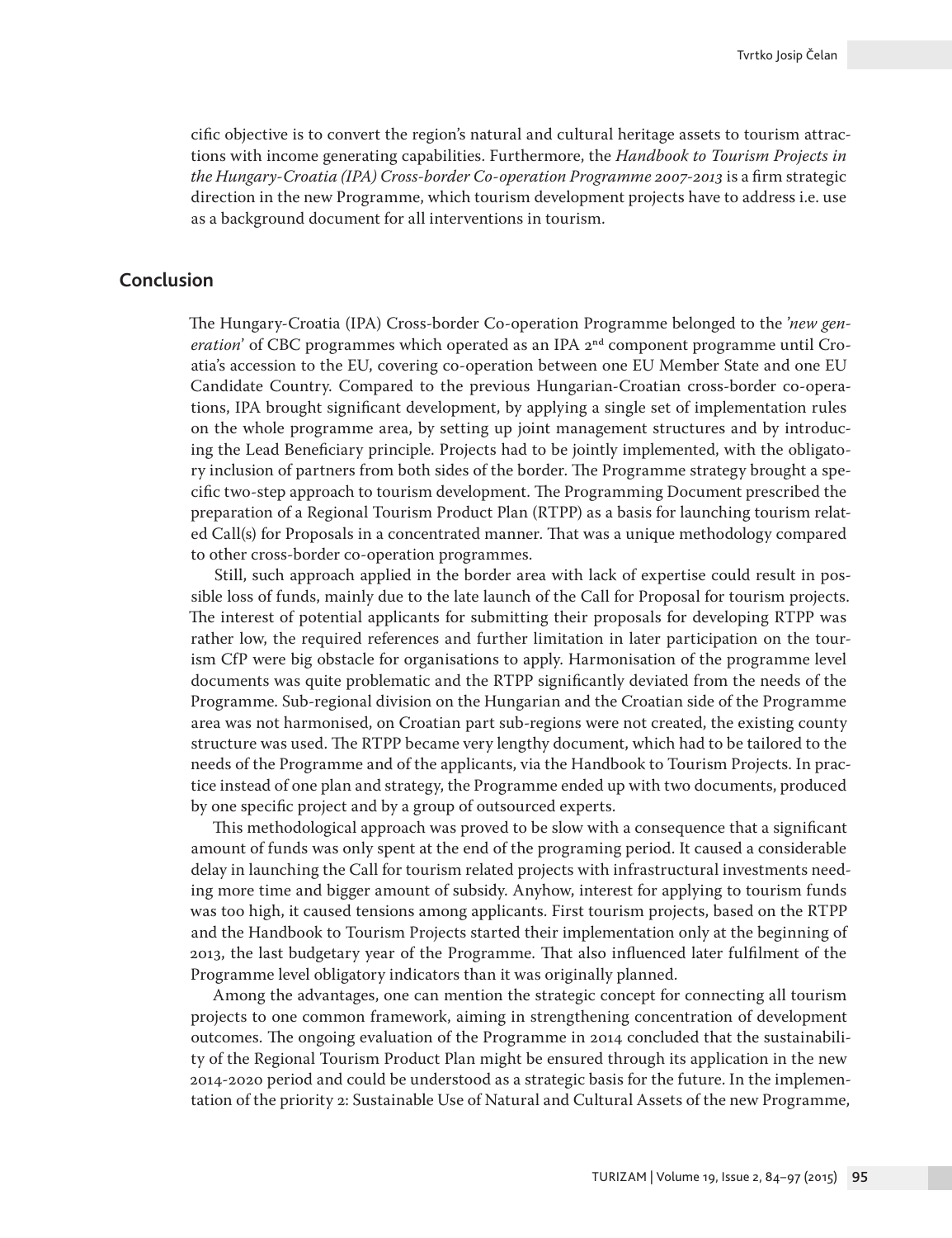the Handbook to Tourism Projects will be used as a background document for the interventions in tourism.

Due to the shortcomings and risks that the RTPP entailed, the author concludes that the two-step approach of tourism development of the Hungary-Croatia (IPA) Cross-border Co-operation Programme 2007-2013 should not be recommended to other similar cross-border programmes. The planning of strategies has to be separated from regular Call for Proposals procedure to reduce the time necessary for their implementation. Plans should be prepared in advance, in parallel with the elaboration of the new operational programme.

The aim is not to produce the strategy within the existing strategy and endanger the implementation of the Programme, risking with the outcome of the Plan, of late implementation of the projects and the possible de-commitment of the funds. Thus, such plans should be finalised prior to launch of the first Call for Proposals.

## **References**

- Aubert, A., Csapó, J., Marton, G., Szabó, G. (2012). The Development of Cross-border Cooperation in the Strategy of the Datourway Programme. Geographica Timisiensis, 21(2), 115-125.
- Aubert, A., Csapó, J., Pirkhoffer, E., Puczkó, L., Szabó, G. (2010). Complex Spatial Delimitation Methods of Tourism Destinations in South Transdanubia. Hungarian Geographical Bulletin 59 (3), 271-287.
- Čelan, T.J. (2014). A Historical Geographical Analysis of the Development of the Croatian-Hungarian Border, Modern Geográfia, Pécs, http://www.moderngeografia.eu/wp-content/ uploads/2015/03/2014\_IV\_06\_celan.pdf, 2014/4, 75-92.
- Čelan, T.J. (2013). The Results of the Third Call for Proposals of the Hungary-Croatia IPA Cross-border Co-operation Programme 2007-2013, Geografski horizont, Zagreb, http:// issuu.com/h.g.d./docs/geografski\_horizont\_59\_2\_2013, 2/2013 (59/2), 40-46. (in Croatian)
- Čelan, T.J. (2011). Possibilities for Regional Development of Croatia with the Example of the Hungary-Croatia IPA Cross-border Co-operation Programme 2007-2013, Geografski horizont, Zagreb, http://issuu.com/h.g.d./docs/geografski\_horizont\_57\_2\_2011, 2/2011 (57/2), 21-40. (in Croatian)
- Dávid, L., Tóth, G., Bujdosó, Z., Remenyik, B. (2011) The role of tourism in the development of border regions in Hungary. Romanian Journal of Economics, 2/2011, 109-124.
- Demonja, D. (2012). The Importance of the Danube Strategy for Tourism and Culture Development of the Croatian Danube Region. Geographica Pannonica, Novi Sad, Volume 16, Issue 3, 112-125.
- European Commission-Directorate-General for Regional and Urban Policy website: http:// ec.europa.eu/dgs/regional\_policy/index\_en.htm
- Guidelines for Applicants (specific) of the Action 1.2.1 Elaboration of a Regional Tourism Product Plan of the Hungary-Croatia IPA Cross-border Co-operation Programme 2007-2013, launched on 26 March 2009 (Reference number: HUHR/1101). Approved by JMC decision No 12/2009 (23.03), 44 pp. http://www.hu-hr-ipa.com/en/open-calls-for-proposals/firstcall-for-proposal-march-2009/14
- Hajdú, Z. (2004). Renewal of cross-border cooperation along the Hungarian-Croatian border, Challenged borderlands: transcending political and cultural boundaries (ed. V. Pavlakovich-Kochi, B. J. Morehouse, D. Wastl-Walter), Ashgate, Aldershot, Burlington, 109-122.
- Handbook to Tourism Projects in the Hungary-Croatia IPA Cross-border Co-operation Programme 2007-2013. Approved by the Joint Monitoring Committee via JMC Deci-